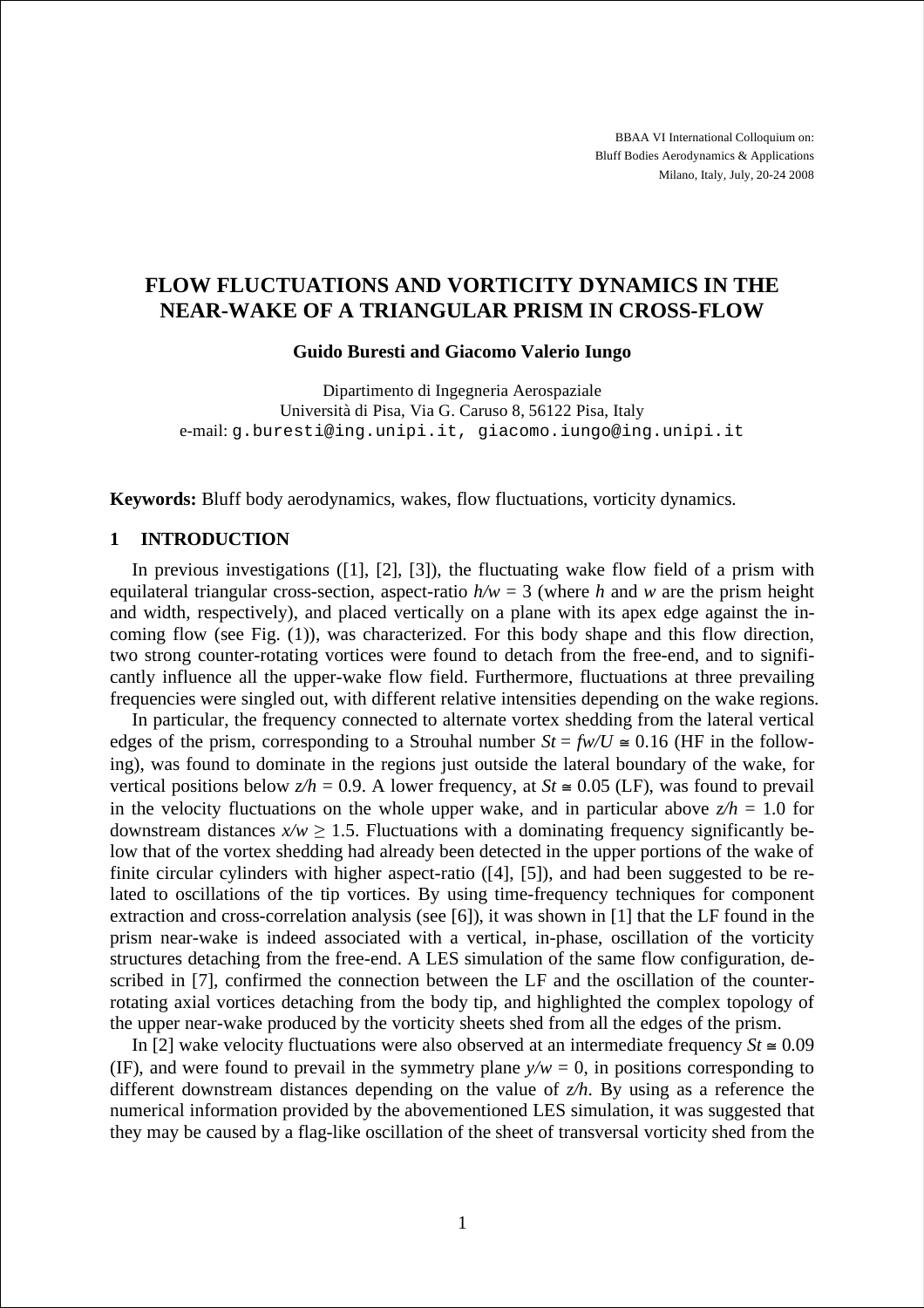rear edge of the body free-end, and approximately lying along the downstream boundary of the recirculation region in the central part of the near wake.

In the present paper the results are described of experiments carried out to further investigate on the connection between the wake flow fluctuations and the dynamics of the different vorticity structures. Flow visualizations, hot-wire velocity surveys and pressure measurements are analysed for the model in the original configuration and with geometrical modifications along its edges, conceived in order to interfere with the evolution of the various vorticity structures. The forces acting on the various models were also measured and compared.

#### **2 EXPERIMENTAL SET-UP AND PROCEDURES**

The tests were carried out in the subsonic wind tunnel of the Department of Aerospace Engineering of the University of Pisa, and the experimental set-up is sketched in Fig. (1), where the used reference frame is also shown. The model has an equilateral triangular cross-section, an aspect ratio  $h/w = 3$  (with a base width  $w = 90$  mm), and is positioned vertically on a plane, where the boundary layer thickness is below 10 mm, and may thus confidently be assumed not to affect the flow in the upper wake region. The wind-tunnel turbulence level is about 0.9%, and most of the tests were carried out at a Reynolds number  $Re = Uw/v = 1.5 \cdot 105$ .



Figure 1: Experimental set-up: a) model orientation; b) test lay-out.

The flow visualizations were performed using a laser light sheet and injecting smoke upstream of the model with a probe. The pressure measurements were carried out using two electronic pressure scanners, each with 16 ports and transducers. From each port, signals comprising  $2^{16}$  samples were acquired with a sampling rate of 2 kHz. For the velocity measurements, single-component hot-wire probes were used, with a sampling frequency of 2 kHz and a time-length of approximately 33 s; the probes could be moved in the axial, vertical and transversal directions using a computer-controlled traversing support rig, which allowed detailed characterizations of the wake flow field to be obtained. For the force measurements, the model was connected to a six-component strain-gage balance, positioned below the plane and inside a fairing, which replaced the support shown in Fig. (1).

The signals obtained in all the measurements were highly intermittent and with significant modulations, both in amplitude and frequency; therefore, they were analysed using a procedure based on the wavelet and Hilbert transforms, described in detail in [6], which allows the dominating spectral components to be extracted and demodulated, in order to obtain the timevariation of their amplitude and of their instantaneous frequency.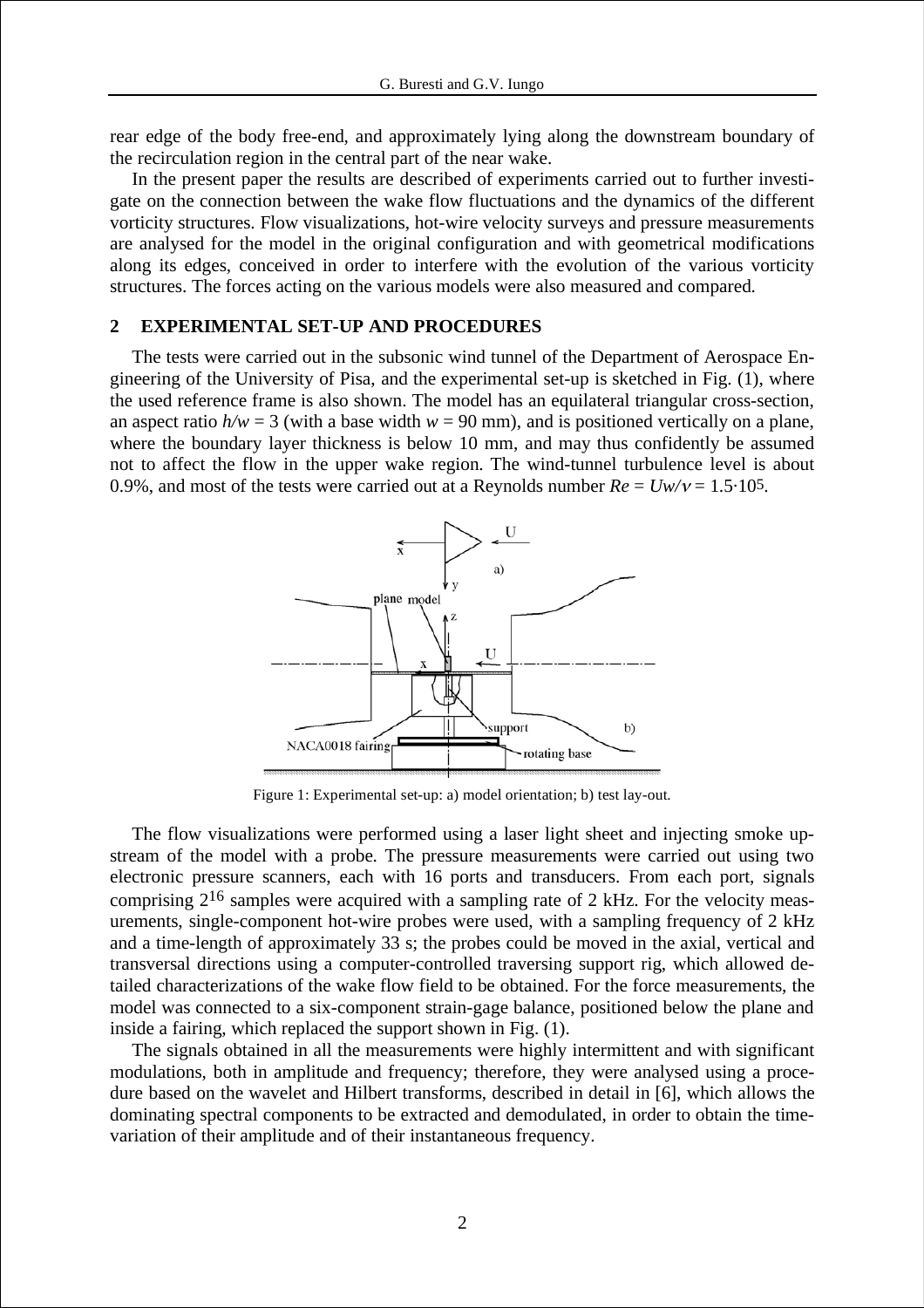#### **3 RESULTS**

The flow visualizations confirmed the complex topology of the upper part of the near wake; in particular, the shear layers from the upstream surfaces are seen to wrap around two counter-rotating vortices detaching from the front inclined edges of the free-end, and to produce a significant difference between the vertical position of the middle and lateral parts of the upper boundary of the wake. Furthermore, in the central portion of the near wake a recirculation region is present, and is bounded by the shear layer formed by the transversal vorticity shed from the rear edge of the free-end.

Measurements of the mean and fluctuating pressures over the upper and rear surfaces of the model completely confirmed the suggestion that the origin of the IF may be an oscillation of the transversal vorticity sheet bounding the recirculation region behind the body. Peaks at this frequency were indeed found to dominate in the spectra of the pressure signals acquired both near the rear edge of the free-end and on the rear surface, below the reattachment line; over the latter region the corresponding fluctuations were also found to be in phase.

The geometrical modifications to the lateral edges of the model that were introduced to alter the dynamics of the wake vorticity structures (Figs. (2a) and (2b)) produced a lowering of the HF, which may be directly related to the increase of the mean wake width. Simultaneously, the IF was found to follow a similar decreasing trend as the HF, which may be explained by considering that the intermediate frequency is connected with oscillations of the recirculation region, whose size variations due to the widening of the wake are likely to have an influence. Conversely, the LF fluctuations present in the upper part of the wake remained unaltered.

On the other hand, the indentations along the rear edge of the model free-end (Fig. (2c)), which were added to try to directly influence the structure of the shear layer bounding the recirculation zone, had negligible influence on the wake morphology and on the frequency and intensity of all the detected components.



Figure 2: Modified models.